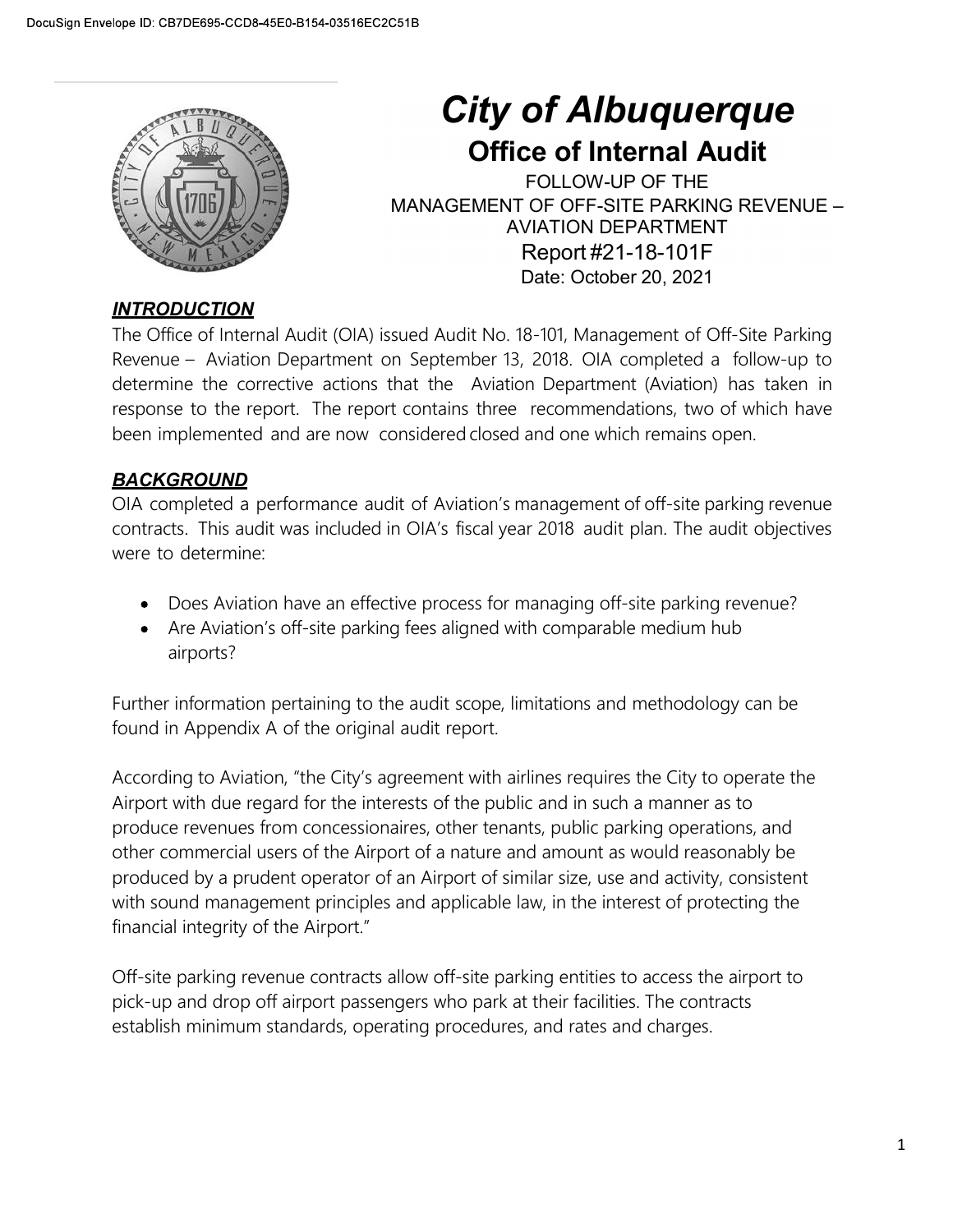Follow-Up Management of Off-Site Parking Revenue- Aviation Department<br>Management of Off-Site Parking Revenue- Aviation Department<br>October 20, 2021<br>**OBJECTIVE**<br>The objective of this follow-up was to determine whether Aviation has tak Management of Off-Site Parking Revenue-Aviation Department<br>Tollow-Up<br>Management of Off-Site Parking Revenue-Aviation Department<br>October 20, 2021<br>**OBJECTIVE**<br>The objective of this follow-up was to determine whether Aviation #21-18-101F

## **OBJECTIVE**

Iope ID: CB7DE695-CCD8-45E0-B154-03516EC2C51B<br>
Follow-Up<br>
Management of Off-Site Parking Revenue- Aviation Department<br>
The objective of this follow-up was to determine whether Aviation has taken the corrective<br>
actions rec boe ID: CB7DE695-CCD8-45E0-B154-03516EC2C51B<br>
Follow-Up<br>
Management of Off-Site Parking Revenue- Aviation Department<br>
OCtober 20, 2021<br>
The objective of this follow-up was to determine whether Aviation has taken the correc Iope ID: CB7DE695-CCD8-45E0-B154-03516EC2C51B<br>
Follow-Up<br>
Management of Off-Site Parking Revenue- Aviation Department<br>
The objective 20, 2021<br>
The objective of this follow-up was to determine whether Aviation has taken the Indeptive CB7DE695-CCD8-45E0-B154-03516EC2C51B<br>
Follow-Up<br>
Management of Off-Site Parking Revenue- Aviation Department<br>
OCtober 20, 2021<br> **OBJECTIVE**<br>
The objective of this follow-up was to determine whether Aviation has t bee ID: CB7DE695-CCD8-45E0-B154-03516EC2C51B<br>
Follow-Up<br>
Management of Off-Site Parking Revenue-Aviation Department<br>
The objective actions recommended in OIA's September 13, 2018 audit. Consistent with Government<br>
Auditing bee ID: CB70E695-CCD8-45E0-B154-03516Ec2CS1B<br>
Follow-Up<br>
Management of Off-Site Parking Revenue-Aviation Department<br>
20.118-101F<br> **OBJECTIVE**<br>
The objective of this follow-up was to determine whether Aviation has taken the bpe ID: CB7DE685-CCD8-4SEQ-B154-03516EC2CS1B<br>
Follow-Up<br>
Management of Off-Site Parking Revenue- Aviation Department<br>
The objective of this follow-up was to determine whether Aviation has taken the corrective<br>
The objectiv responsible for the Substantian of the substantian of the substantial of the substantial of the substantive of<br>the substantive of this follow-up was to determine whether Aviation has taken the corrective<br>The objective of t is responsible to conserve the Parking Revenue-Aviation Department and  $*21-18-101F$ <br> **CHOMAT 20.2021**<br> **CHOMAT 20.2021**<br> **CHOMAT 20.2021**<br> **CHOMAT 20.2021**<br> **CHOMAT 20.2021**<br> **CHOMAT 20.2021**<br>
and a conserved and a DIA's the results of the non-audit service. OIA limited our scope to actions taken to address our audit recommendation from the original audit report dated September 13, 2018 through the submission of actions on August 30, 2021. **OBJECTIVE**<br>
The objective of this follow-up was to determine whether Aviation has taken the<br>
actions recommended in OIA's September 13, 2018 audit. Consistent with<br>
Auditing Standards, Section 9.08, promulgated by the U.S **CTIVE**<br>
Signive of this follow-up was to determine whether Aviation has taken the corrective<br>
recommended in OIA's September 13, 2018 audit. Consistent with Government<br>
g Standards, Section 9.08, promulgated by the U.S. g Standards, Section 9.08, promulgated by the U.S. Government Accountability<br>the purpose of audit reports includes facilitating a a follow-up to determine whether<br>inite corrective actions have been taken. This field follow professional services other than audits or attestation engagements. Therefore, Aviation is<br>responsible for the substantive outcomes of the work performed during this follow-up and<br>is responsible to be in a position, in fac implemented is a material and are now considered closed. One recommendation remains open. See ATTACHMENT 1.<br>
In the results of the non-active consideration from the original and the results of the non-active of actions the

# **METHODOLOGY**

- 
- corrective actions taken.
- implemented.

## RESULTS

ATTACHMENT 1.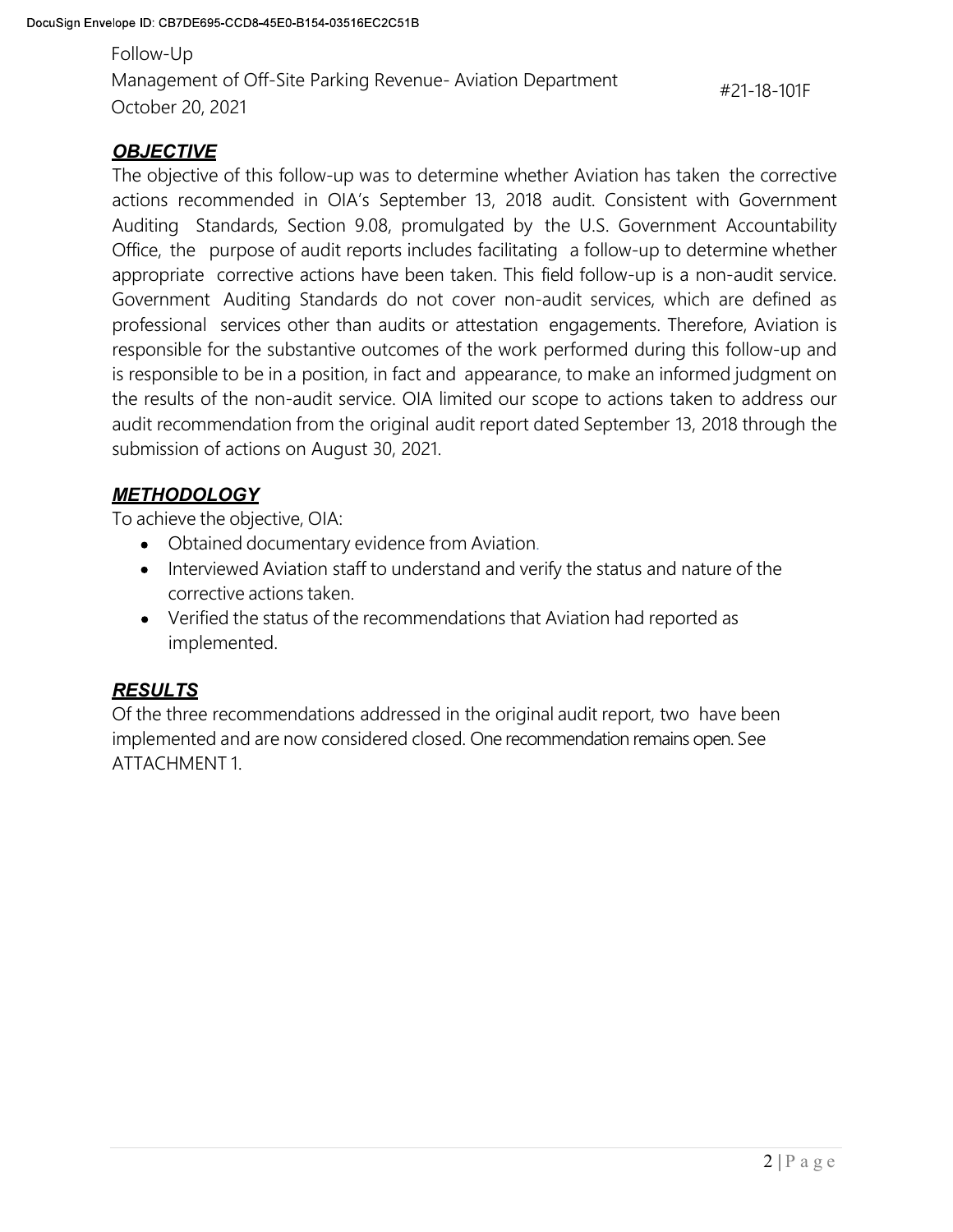Follow-Up Management of Off-Site Parking Revenue-Aviation Department October 20, 2021

#21-18-101F

**SUBMITTED:** 

DocuSigned by: Sarah Faford-Johnson

Sarah L. Faford-Johnson, Contract Auditor Office of Internal Audit

**REVIEWED:** 

DocuSigned by:

Vanessa Mezza<br>—FEF77AB7F20B4DD...

Vanessa Meske, Principal Auditor Office of Internal Audit

APPROVED:

DocuSigned by: Marisa Varg -0F462D006A1E4C8.

Marisa Vargas, Acting City Auditor Office of Internal Audit

APPROVED FOR PUBLICATION:

DocuSigned by: Edmund E. Perca, Esq. -645A1FA5A6314C3..

Edmund E. Perea, Chairperson, Accountability in Government Oversight Committee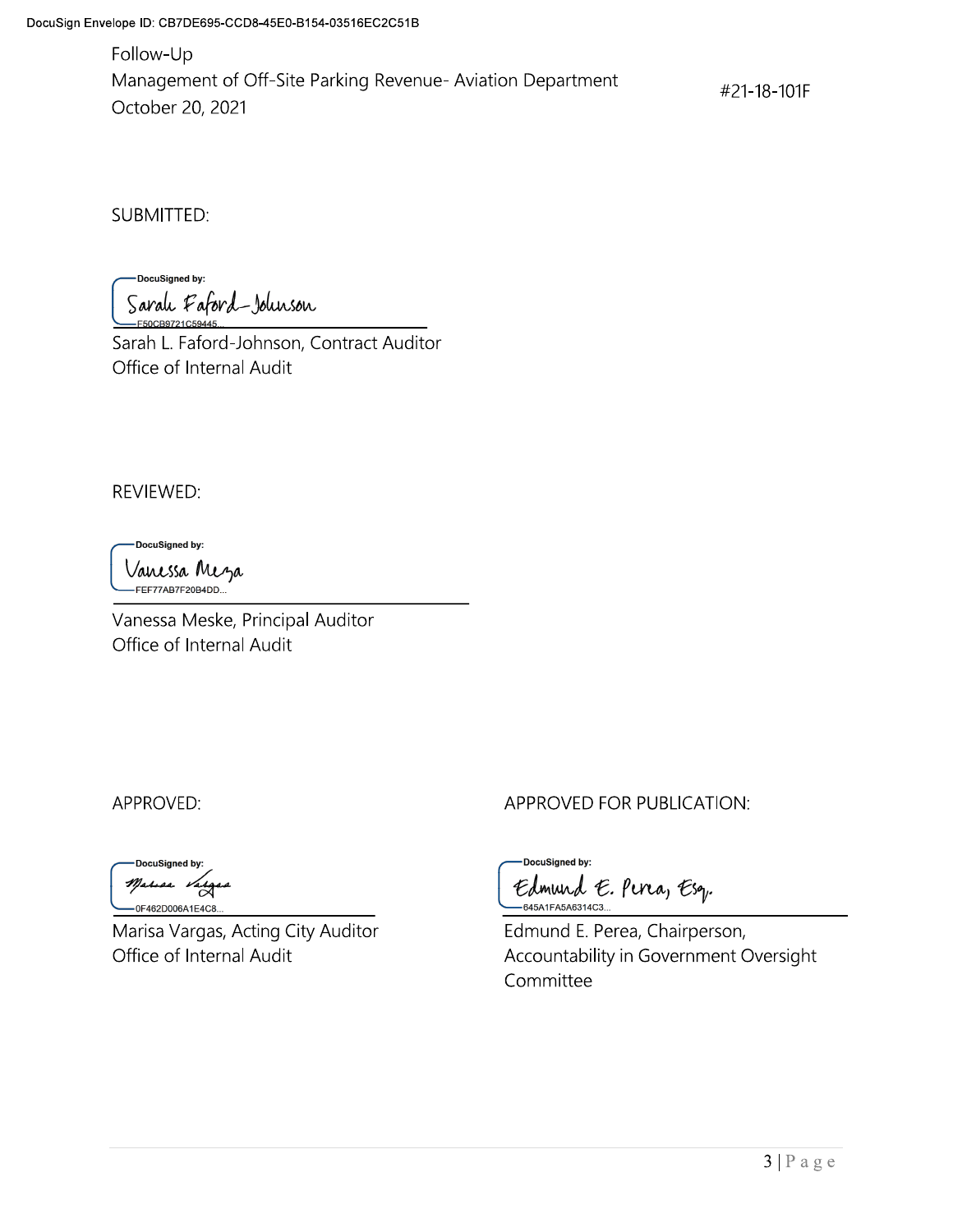| Recommendations                              | Responsible Agency         | Department Response                 | <b>OIA Conclusion</b>           | <b>Status Determination</b><br>OIA Use Only |
|----------------------------------------------|----------------------------|-------------------------------------|---------------------------------|---------------------------------------------|
| Recommendation $\#1$                         | <b>Aviation Department</b> | The Aviation Department             | OIA obtained a copy of the      | Open<br>$\Box$                              |
| Aviation should review and                   |                            | drafted a new Commercial            | draft Commercial Lane           | Closed<br>$\boxtimes$                       |
| update each of the four off-site             |                            | Lane Operating Agreement            | Operating Agreement (CLOA)      | <b>D</b> Contested                          |
| parking contracts and address                |                            | (CLOA) applicable to off-site       | applicable to off-site parking  |                                             |
| the following areas:                         |                            | parking contracts. The annual       | contracts that is set to be     |                                             |
| The \$100,000 annual                         |                            | exemption of \$100,000 was          | implemented in January 2022.    |                                             |
| exemption (\$8,333.33/month)                 |                            | discontinued, the percentage        | Per the Aviation Department     |                                             |
| and the resultant                            |                            | of Gross revenue Fee was            | (Aviation), the COVID-19        |                                             |
| supplementation of the                       |                            | increased, and provisions for       | Pandemic caused a delay in      |                                             |
| operators' revenue.                          |                            | City inspection of accounting       | the release of the new CLOA     |                                             |
| If the annual exemption<br>$\circ$           |                            | records were expanded.              | and as such the current version |                                             |
| is to continue, Aviation                     |                            |                                     | has been extended on a          |                                             |
| should update the                            |                            | Documentation:                      | month to month basis.           |                                             |
| contract language to                         |                            | A copy of the Draft CLOA is         |                                 |                                             |
| expressly prohibit the                       |                            | provided in Appendix A.             | OIA verified the draft CLOA     |                                             |
| operators from passing                       |                            |                                     | and ensured the \$100,000       |                                             |
| along the airport fee to                     |                            | Completion:                         | annual exemption                |                                             |
| their customers.                             |                            | The worldwide outbreak of           | $(48,333.33/morth)$ has been    |                                             |
| If the annual exemption<br>$\circ$           |                            | COVID-19 caused significant         | discontinued and the            |                                             |
| is discontinued, Aviation                    |                            | disruptions to domestic and         | language has been updated       |                                             |
| should update the                            |                            | passenger<br>international airline  | accordingly. Furthermore, the   |                                             |
| contract language and                        |                            | conduct of<br>travel as well as the | Gross Revenue Fee rate          |                                             |
|                                              |                            |                                     |                                 |                                             |
| expressly                                    |                            | day-to-day business in the          | increased from 2% to 3.5%.      |                                             |
| Ensure that the contracts are<br>$\mathbf I$ |                            | City of Albuquerque. Airlines,      | The Gross Revenue Fee is        |                                             |
| complete and contain:                        |                            | concessionaires, and rental car     | scheduled to increase a         |                                             |
| The current company<br>$\circ$               |                            | companies operating at the          | second time to a rate of 5.5%   |                                             |
| DBA name of each                             |                            | Sunport experienced                 | effective January 1, 2023.      |                                             |
| operator; and                                |                            | hardship<br>substantial financial   |                                 |                                             |
| A statement regarding<br>$\circ$             |                            | with passenger numbers              | In addition, OIA verified that  |                                             |
| the provisions of the                        |                            | decreasing by more than 95%         | the draft CLOA language has     |                                             |
| Inspector General                            |                            | compared to the prior year.         | been updated to include the     |                                             |
| Ordinance                                    |                            |                                     | legal company name,             |                                             |
|                                              |                            | strain<br>Due to the financial      | operator, company contact,      |                                             |
|                                              |                            | off-site<br>experienced by the      | and business certified main     |                                             |
|                                              |                            | parking providers, the Aviation     | and personal delivery           |                                             |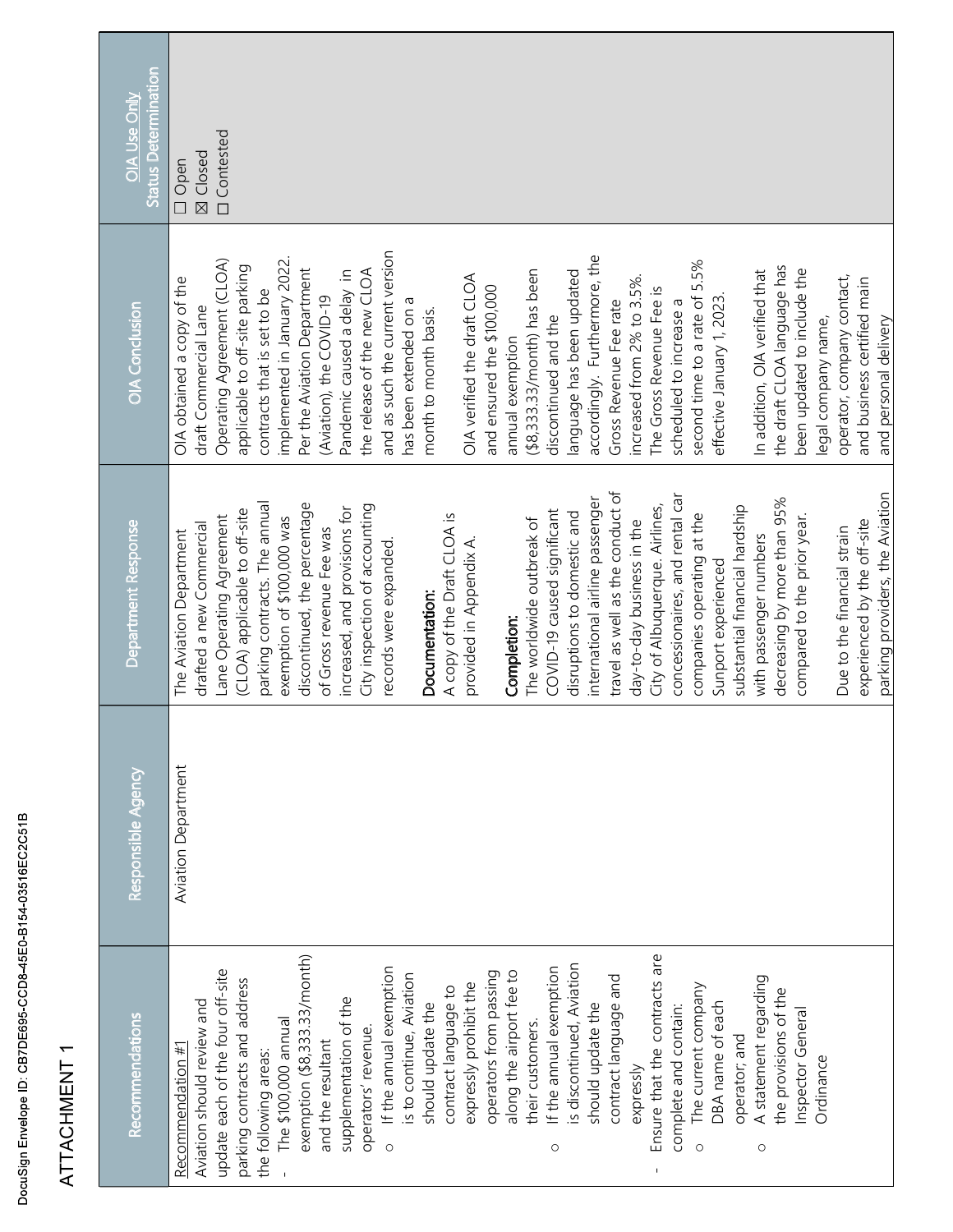| ATTACHMENT                                                                                                                                                                                                                                                                                                                                                                                                                                                                                                                                                                                                                                                                                                                                                                      |                            |                                                                                                                                                                                                                                                                                                                                                                                                                                                                                                                                                                                                                                                                                                                                                                                                          |                                                                                                                                                                                                                                                                                                                                                                                                                                                                                                                                                                                                                                                                                                                                                                                             |                                               |
|---------------------------------------------------------------------------------------------------------------------------------------------------------------------------------------------------------------------------------------------------------------------------------------------------------------------------------------------------------------------------------------------------------------------------------------------------------------------------------------------------------------------------------------------------------------------------------------------------------------------------------------------------------------------------------------------------------------------------------------------------------------------------------|----------------------------|----------------------------------------------------------------------------------------------------------------------------------------------------------------------------------------------------------------------------------------------------------------------------------------------------------------------------------------------------------------------------------------------------------------------------------------------------------------------------------------------------------------------------------------------------------------------------------------------------------------------------------------------------------------------------------------------------------------------------------------------------------------------------------------------------------|---------------------------------------------------------------------------------------------------------------------------------------------------------------------------------------------------------------------------------------------------------------------------------------------------------------------------------------------------------------------------------------------------------------------------------------------------------------------------------------------------------------------------------------------------------------------------------------------------------------------------------------------------------------------------------------------------------------------------------------------------------------------------------------------|-----------------------------------------------|
| Recommendations                                                                                                                                                                                                                                                                                                                                                                                                                                                                                                                                                                                                                                                                                                                                                                 | Responsible Agency         | Department Response                                                                                                                                                                                                                                                                                                                                                                                                                                                                                                                                                                                                                                                                                                                                                                                      | OIA Conclusion                                                                                                                                                                                                                                                                                                                                                                                                                                                                                                                                                                                                                                                                                                                                                                              | <b>Status Determination</b><br>OIA Use Only   |
|                                                                                                                                                                                                                                                                                                                                                                                                                                                                                                                                                                                                                                                                                                                                                                                 |                            | existing CLOAs on a month to<br>month basis. Rollout of the<br>Department extended the<br>Draft CLOA is planned for<br>January 1, 2022.                                                                                                                                                                                                                                                                                                                                                                                                                                                                                                                                                                                                                                                                  | City of Albuquerque's required<br>draft CLOA now contains the<br>Inspector General Ordinance,<br>Additionally, OIA verified the<br>17-1 et seq. R.O.A. 1994<br>information.<br>č,                                                                                                                                                                                                                                                                                                                                                                                                                                                                                                                                                                                                           |                                               |
| and hire an independent CPA<br>of its off-site parking revenue<br>that all transponder activity is<br>surcharges missed due to the<br>reports from the point of<br>review of operators' reported<br>Commercial Lane access<br>Periodically test and confirm<br>specific to the management<br>Aviation over the past three<br>accurately reported on the<br>frequency of independent<br>contained in the contracts<br>revenue and fees paid to<br>Commercial Lane access<br>Establish and implement<br>Activate the audit clause<br>firm to confirm reported<br>policies and procedures<br>revenue and fees paid.<br>Recoup the dwell time<br>system upgrade by:<br>contracts, including<br>Reviewing the<br>Recommendation #2<br>Aviation should:<br>report<br>years<br>$\circ$ | <b>Aviation Department</b> | New policies and procedures<br>independent forensic CPA to<br>adjustments to revenue were<br>system and all transponders<br>activated the audit clause in<br>the contracts and obtained<br>were replaced. Prior period<br>Amano Parking addressed<br>he implementation of the<br>application of late fees for<br>arking revenue contracts<br>vill be completed prior to<br>confirm reported revenue<br>system noted in the audit.<br>The Aviation Department<br>and fees paid from 2015-<br>given the financial strain<br>late payments, however<br>difficulties with software<br>Aviation considered the<br>Aviation overcame the<br>the problems with the<br>monitoring of off-site<br>for management and<br>the services of an<br>not pursued.<br>Draft CLOA.<br>2017.<br>$\bullet$<br>$\bullet$<br>٠ | Accounting Consulting LLC, an<br>contracts. Aviation responded<br>parking revenue contracts was<br>found adjustments to three of<br>In addition, Aviation provided<br>management and monitoring<br>drafts of the updated policies<br>and will be prepared prior to<br>that policies and procedures<br>OIA verified the audit clause<br>OIA requested any available<br>specific to the CLOA are not<br>OIA documentation that the<br>activated and Aviation hired<br>yet available in a draft form<br>firm. The CPA's report was<br>of off-site parking revenue<br>independent forensic CPA<br>the execution of the new<br>the four operators' gross<br>issued May 24, 2019 and<br>contained in the off-site<br>the services of McHard<br>and procedures for<br>revenue fees.<br>agreements. | $\Box$ Contested<br><b>D</b> Closed<br>⊠ Open |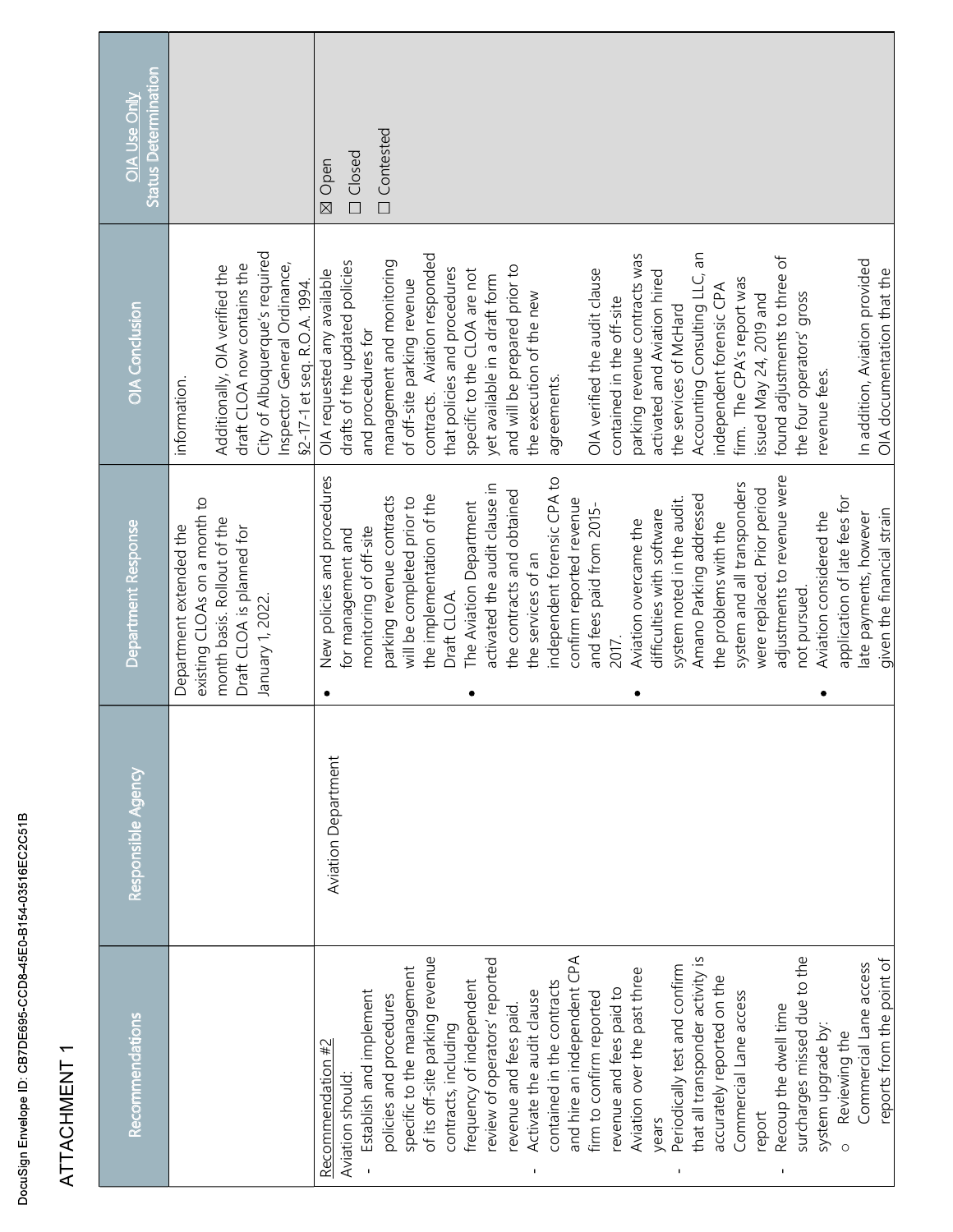| Recommendations                       | Responsible Agency | Department Response                    | OIA Conclusion                                              | <b>Status Determination</b><br><b>OIA Use Only</b> |
|---------------------------------------|--------------------|----------------------------------------|-------------------------------------------------------------|----------------------------------------------------|
| the upgrade (circa<br>February 2018), |                    | caused by the COVID-19<br>pandemic the | software utilized by Aviation<br>has been updated to better |                                                    |
| Calculating the number<br>$\circ$     |                    | implementation of late                 | align with the needs of the                                 |                                                    |
| of dwell times for each               |                    | charges was postponed.                 | department. Aviation now has                                |                                                    |
| Multiplying the total by<br>operator; |                    | Documentation:                         | the ability to periodically test<br>and confirm that all    |                                                    |
| 20 cents; and<br>$\circ$              |                    | The McHard Accounting                  | transponder activity is                                     |                                                    |
| Sending an invoice to<br>$\circ$      |                    | Consulting LLC special                 | accurately reported on the                                  |                                                    |
| each operator for the                 |                    | procedures final report is             | Commercial Lane access                                      |                                                    |
| calculated undercharge.               |                    | provided in Appendix B                 | report as well as ensure that                               |                                                    |
| Contact the appropriate               |                    |                                        | both the entrance and exit                                  |                                                    |
| software vendor and request:          |                    | Completion:                            | time as well as the duration                                |                                                    |
| That the subsequent dwell             |                    | New policies and procedures            | period are properly captured                                |                                                    |
| time rate be corrected from           |                    | specific to off-site parking           | and documented on the                                       |                                                    |
| 20 cents (\$0.20) to 40 cents         |                    | contract management will be            | reports used for transponder                                |                                                    |
| $(40.40)$ to match the                |                    | completed by December 31,              | and operator review.                                        |                                                    |
| calculation defined in the off-       |                    | 2021.                                  |                                                             |                                                    |
| airport parking contracts,            |                    | Forensic accounting<br>٠               | Additionally, per inquiry with                              |                                                    |
| which is currently two times          |                    | confirmation of off-site               | Aviation, OIA noted that the                                |                                                    |
| the access fee.                       |                    | parking revenue was                    | software used to calculate the                              |                                                    |
| That the software be                  |                    | completed May 24, 2019.                | dwell time rate will be updated                             |                                                    |
| corrected so that both the            |                    | Application of late charges<br>٠       | to reflect the rate adjustment                              |                                                    |
| entrance and exit times in            |                    | and alternate payment                  | on January 1, 2022. OIA                                     |                                                    |
| addition to the duration              |                    | methods was postponed,                 | further obtained a screenshot                               |                                                    |
| period are captured and               |                    | and will be re-evaluated in            | of the software and the                                     |                                                    |
| documented properly on the            |                    | December 2021.                         | proposed rate adjustment for                                |                                                    |
| reports.                              |                    |                                        | verification purposes.                                      |                                                    |
| Charge a late fee for late            |                    |                                        |                                                             |                                                    |
| payments or require the               |                    |                                        | Finally, OIA noted that                                     |                                                    |
| operators provide a credit            |                    |                                        | Aviation chose not to pursue                                |                                                    |
| card or bank account so that          |                    |                                        | prior period adjustments to                                 |                                                    |
| payments may be processed             |                    |                                        | revenue or late fees as                                     |                                                    |
| automatically (For example as         |                    |                                        | recommended in part due to                                  |                                                    |
| required by the Jacksonville          |                    |                                        | the Covid-19 pandemic. OIA                                  |                                                    |
| Intl airport).                        |                    |                                        | further noted that Aviation will                            |                                                    |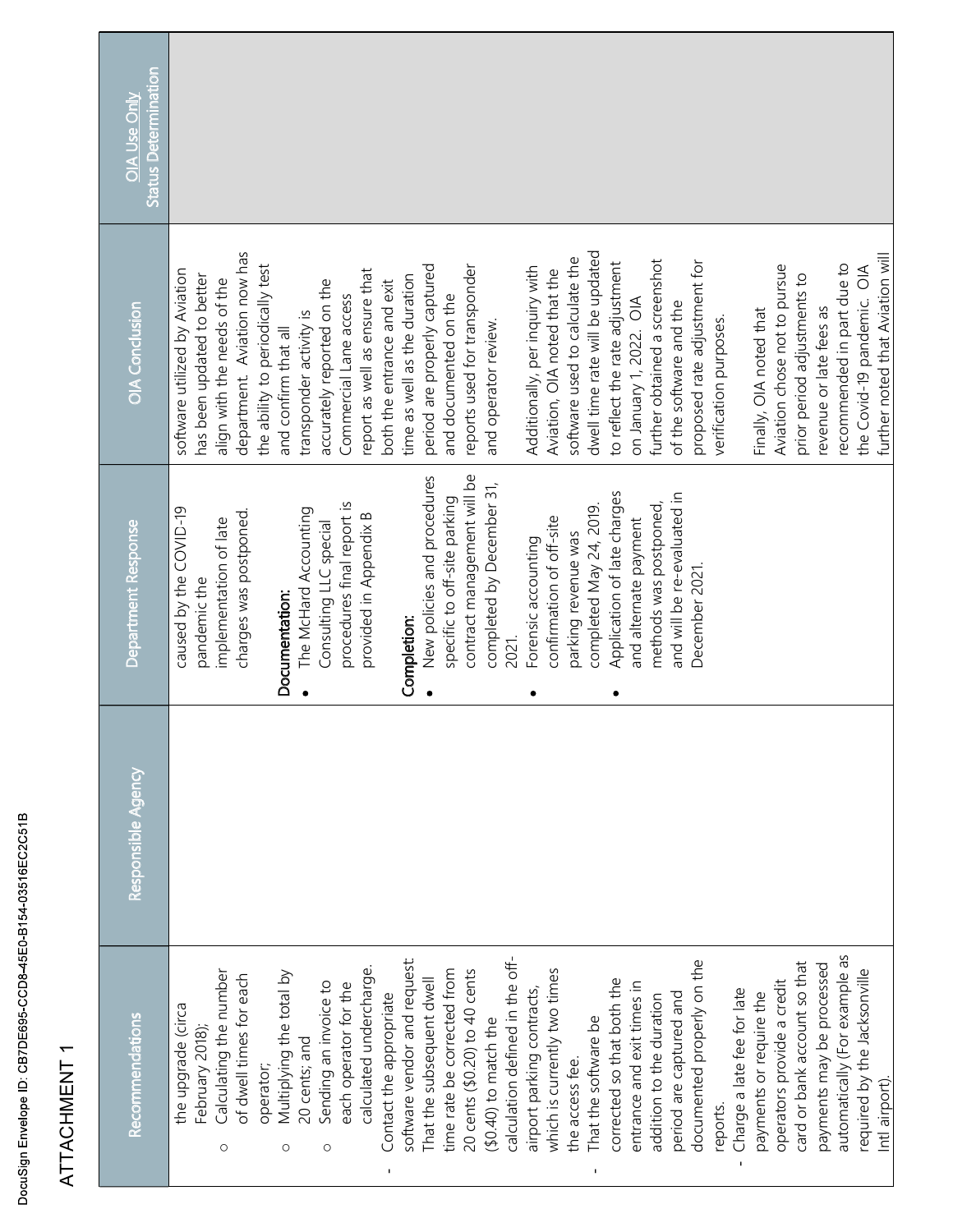| ATTACHMENT 1                                                                                                                         |                            |                                                                                                                                                         |                                                                                                                                            |                                             |
|--------------------------------------------------------------------------------------------------------------------------------------|----------------------------|---------------------------------------------------------------------------------------------------------------------------------------------------------|--------------------------------------------------------------------------------------------------------------------------------------------|---------------------------------------------|
| Recommendations                                                                                                                      | Responsible Agency         | Department Response                                                                                                                                     | OIA Conclusion                                                                                                                             | <b>Status Determination</b><br>OIA Use Only |
|                                                                                                                                      |                            |                                                                                                                                                         | be re-evaluating the policy of<br>implementation of the CLOA<br>charging late fees on late<br>payments with the<br>in December 2021.       |                                             |
| consider adjusting the fees to<br>Review the fees charged and<br>be more aligned with other<br>Recommendation #3<br>Aviation should: | <b>Aviation Department</b> | adjustments to fee structures that<br>The Draft CLOA incorporates<br>operations to those of other<br>more closely align Sunport<br>medium hub airports. | draft CLOA applicable to off-<br>site parking contracts that is<br>OIA obtained a copy of the<br>set to be implemented in<br>January 2022. | <b>Contested</b><br>⊠ Closed<br>$\Box$ Open |
| nationwide, including trip<br>medium hub airports                                                                                    |                            | Documentation:                                                                                                                                          | Per Aviation, the new fee                                                                                                                  |                                             |
| fees at passenger drop-off.                                                                                                          |                            | A copy of the Draft CLOA is                                                                                                                             | structure has been adjusted to                                                                                                             |                                             |
|                                                                                                                                      |                            | provided in Appendix A.                                                                                                                                 | more closely align with<br>medium hub airports                                                                                             |                                             |
|                                                                                                                                      |                            | Completion:                                                                                                                                             | nationwide by allowing for fee                                                                                                             |                                             |
|                                                                                                                                      |                            | The worldwide outbreak of                                                                                                                               | escalations in the calculated                                                                                                              |                                             |
|                                                                                                                                      |                            | COVID-19 caused significant                                                                                                                             | percentage of the gross                                                                                                                    |                                             |
|                                                                                                                                      |                            | disruptions to domestic and                                                                                                                             | revenue fee (GRF) structure.                                                                                                               |                                             |
|                                                                                                                                      |                            | international airline passenger                                                                                                                         | The escalations to the GRF will                                                                                                            |                                             |
|                                                                                                                                      |                            | travel as well as the conduct of                                                                                                                        | then ensure that the off-site                                                                                                              |                                             |
|                                                                                                                                      |                            | day-day business in the City of                                                                                                                         | parking revenue contracts are                                                                                                              |                                             |
|                                                                                                                                      |                            | Albuquerque. Airlines,                                                                                                                                  | in line with other operating                                                                                                               |                                             |
|                                                                                                                                      |                            | concessionaires, and rental car<br>companies operating at the                                                                                           | agreements in place at the<br>airport.                                                                                                     |                                             |
|                                                                                                                                      |                            | Sunport experienced substantial                                                                                                                         |                                                                                                                                            |                                             |
|                                                                                                                                      |                            | financial hardship with passenger                                                                                                                       | OIA acknowledges the fee                                                                                                                   |                                             |
|                                                                                                                                      |                            | numbers decreasing by more                                                                                                                              | changes have been                                                                                                                          |                                             |
|                                                                                                                                      |                            | than 95% compared to the prior                                                                                                                          | incorporated into the GRF.                                                                                                                 |                                             |
|                                                                                                                                      |                            | year.                                                                                                                                                   |                                                                                                                                            |                                             |
|                                                                                                                                      |                            | Due to the financial strain                                                                                                                             |                                                                                                                                            |                                             |
|                                                                                                                                      |                            | experienced by the off-site                                                                                                                             |                                                                                                                                            |                                             |
|                                                                                                                                      |                            | parking providers, the Aviation                                                                                                                         |                                                                                                                                            |                                             |
|                                                                                                                                      |                            | Department extended the                                                                                                                                 |                                                                                                                                            |                                             |